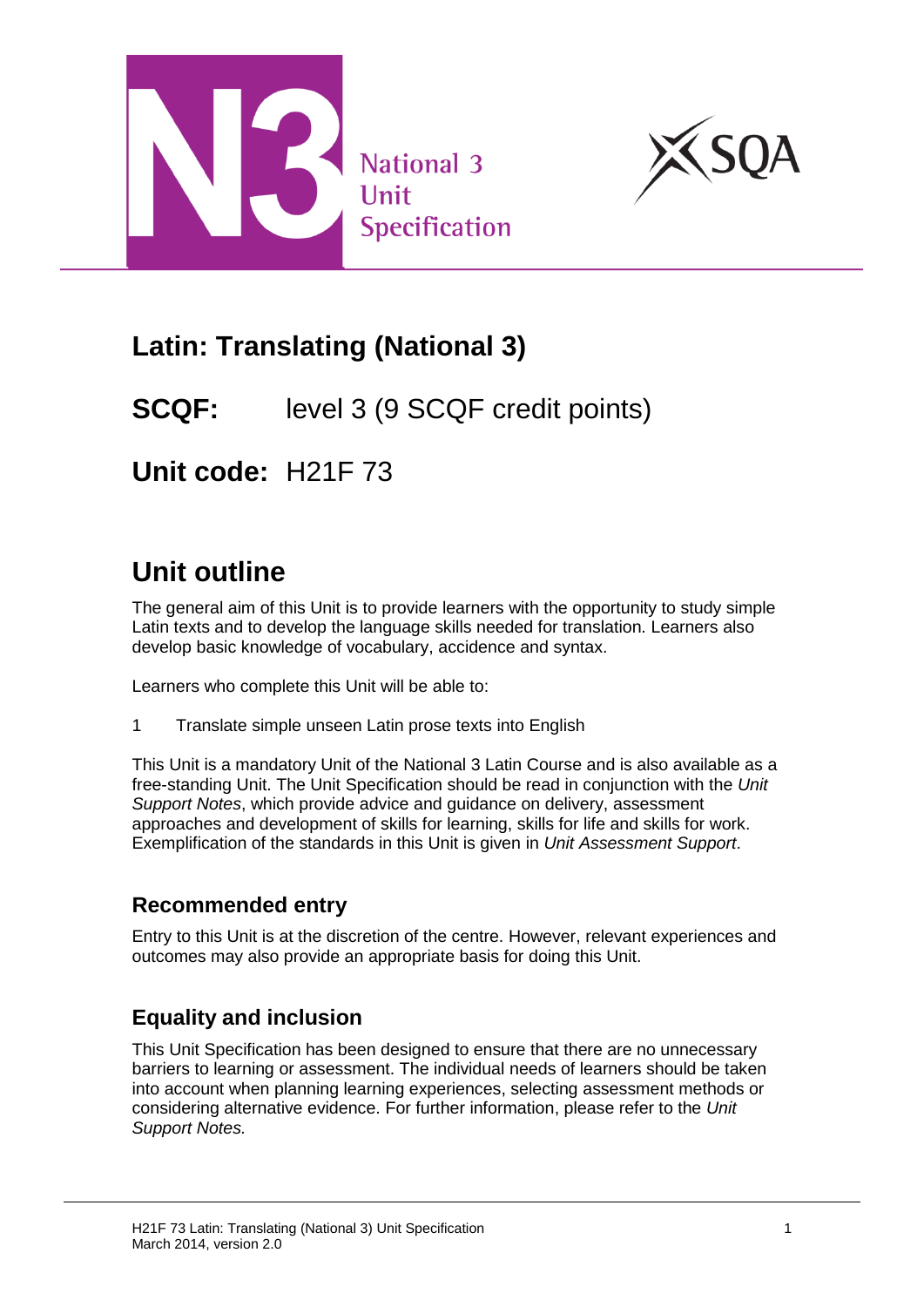# **Standards**

### **Outcomes and Assessment Standards**

### **Outcome 1**

The learner will:

- **1 Translate simple unseen Latin prose texts into English by:**
- 1.1 Applying basic knowledge of vocabulary, accidence and syntax
- 1.2 Conveying overall meaning using appropriate language

### **Evidence Requirements for the Unit**

Assessors should use their professional judgement, subject knowledge and experience, and understanding of their learners, to determine the most appropriate ways to generate evidence and the conditions and contexts in which they are used.

For this Unit, learners will be required to provide evidence of translating at least one simple unseen Latin prose text from Latin into English.

Evidence should be gathered in combination with the Outcomes from the *Latin: Literary Appreciation* (National 3) Unit. Evidence may also be gathered for individual Outcomes where appropriate.

Evidence can be in written or oral form.

Learners will have access to a full alphabetical word list specific to the text.

Exemplification of assessment is provided in *Unit Assessment Support*. Advice and guidance on possible approaches to assessment is provided in the *Unit Support Notes.*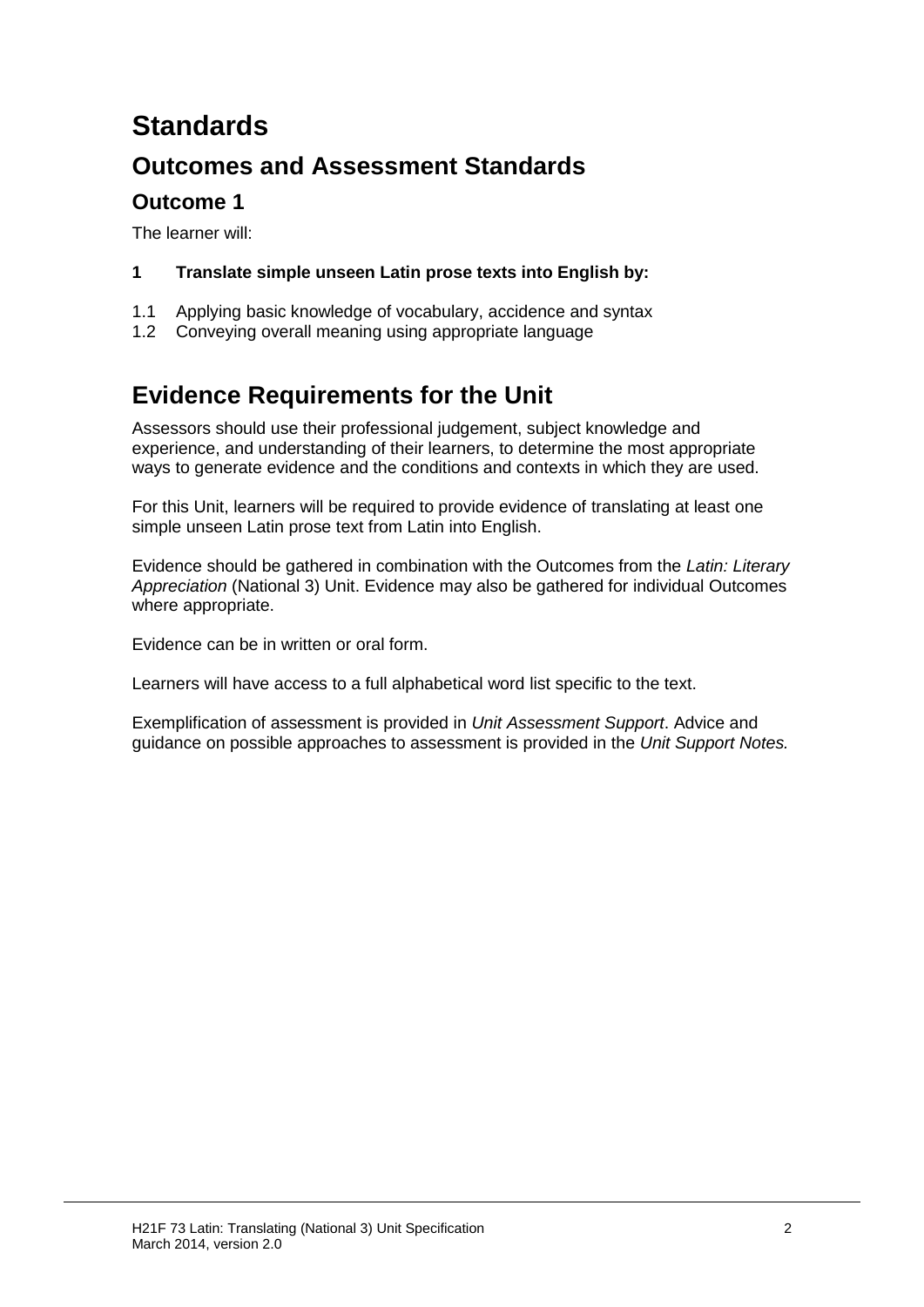## **Development of skills for learning, skills for life and skills for work**

It is expected that learners will develop broad, generic skills through this Unit. The skills that learners will be expected to improve on and develop through the Unit are based on SQA's *Skills Framework: Skills for Learning, Skills for Life and Skills for Work* and drawn from the main skills areas listed below. These must be built into the Unit where there are appropriate opportunities.

#### **1 Literacy**

- 1.1 Reading
- **4 Employability, enterprise and citizenship**
- 4.6 Citizenship
- **5 Thinking skills**
- 5.3 Applying

Amplification of these is given in SQA's *Skills Framework: Skills for Learning, Skills for Life and Skills for Work.* The level of these skills should be at the same SCQF level as the Unit and be consistent with the SCQF level descriptor. Further information on building in skills for learning, skills for life and skills for work is given in the *Unit Support Notes.*